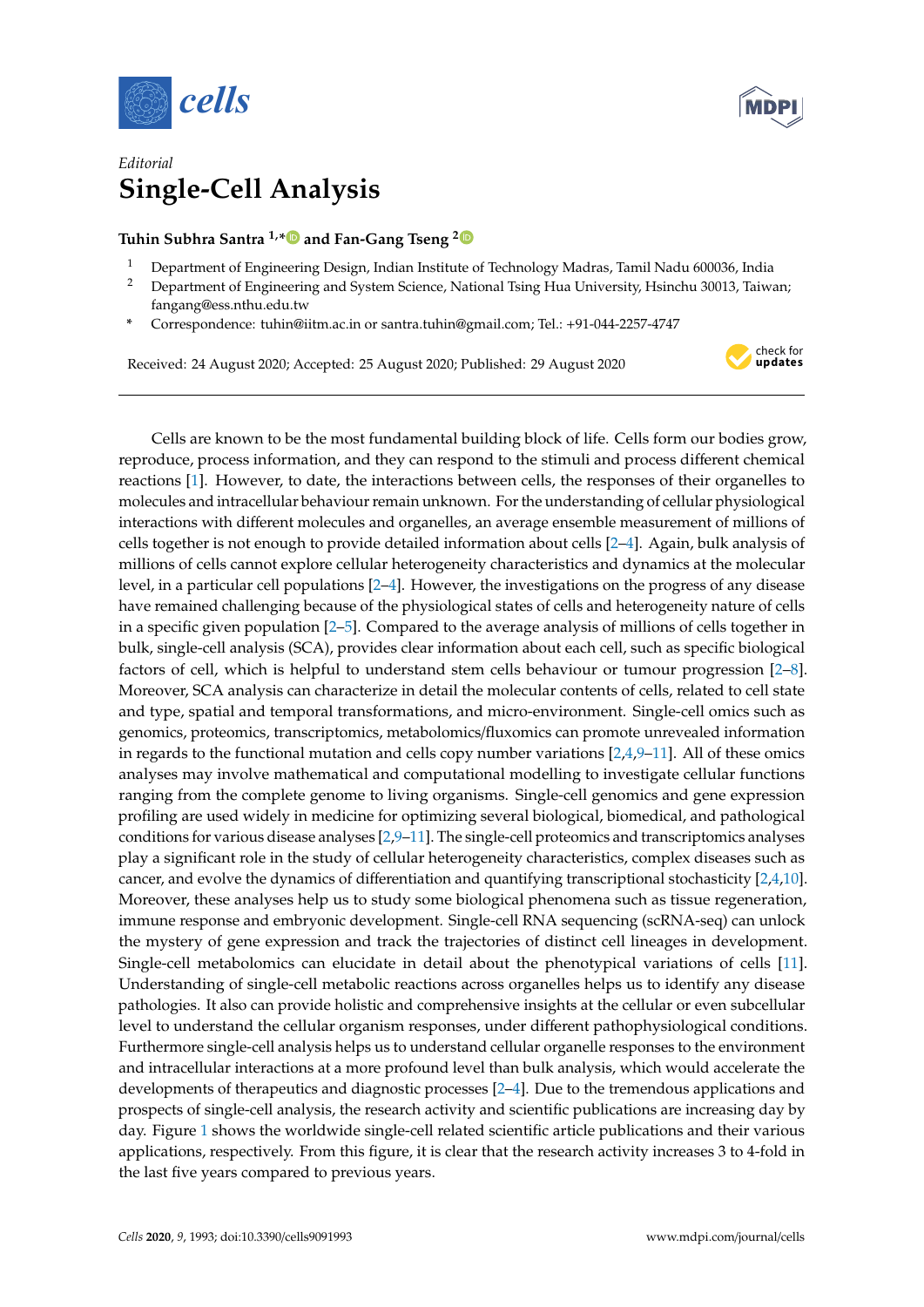

**Figure 1.** Year wise single-cell related publications. The data are adapted from web of science. Data until 25th August 2020.

The last two decades have seen a rapid advancement of micro and nanotechnologies and their integration with life science, chemistry, chemical engineering, mechanical and biomedical engineering; the new era has started based on the development of bio-microfluidics or Bio-MEMS devices or  $\mu$ -TAS (micro-total analysis systems). These devices have the ability to analyze single-cells in the micro or nanofluidic environment. Moreover, the devices not only detect and manipulate bio-samples in micro/nanofluidic environment but also they can consume a minimum amount of samples for in-detail analysis  $[2-4,7,8,12]$ . The recent development of micro/nanofluidic devices can easily detect and analyze different single-cell omics such as genomics, proteomics, metabolomics as well as analyzing the different levels of disease progression [5]. Again, the devices have the ability to do single-cell therapy, diagnostics [13] and their analysis by using different physical approaches such as electroporation [14–18], mechanoporation [19], photoporation [20–23], microinjection [24,25] etc. Besides the extensive applications for cell separation, isolation, manipulation, and lysis, these devices are potentially helpful for studying cellular biochemical, mechanical and electrical characterization at single-cell or in subcellular level [26]. The devices have the ability for single-cell sequencing, which is potentially useful to study cellular heterogeneity, molecular mapping, immune infiltration and epigenetic changes. Using these micro/nanofluidic technologies, the development of fluorescence-activated cell sorting (FACS) will potentially act as a rapid, reliable, and sensitive immunodiagnostic method in the clinical laboratory. It can analyze the content of the fluorophore and biomarkers at the single-cell or even subcellular level and sort them based on the desired phenotype. Nowadays, the multiplex biomarker analysis is of great interest using FACS, due to its isolation and identification capabilities of immune cells to a specific phenotype.

This Special Issue of *Cells* entitled "Single-Cell Analysis" covers the recent advancements of single-cell analysis using different approaches. Chio et al. [27] illustrated single-cell RNA sequencing (sc-RNA-seq) in combination with protein and DNA analysis. The proposed techniques help us to understand more details about cellular heterogeneity and biological information from a single-cell, which is unobtainable from bulk analysis. The authors reviewed the recent advancement of scRNA-seq profiles integrated along with proteomic or genomic data, which can reveal far better insights into the complex cellular heterogeneity characteristics than transcriptome measurements alone. They also briefly discussed scRNA-seq technology, together with conventional as well as advanced microfluidic approaches with their advantages, limitations, future prospects and potential biological and biomedical applications. The single nucleus RNA sequencing (snRNA-seq) of the whole mammalian heart was emphasized by Wolfien et al. [28], which allows us to explore cellular composition and cell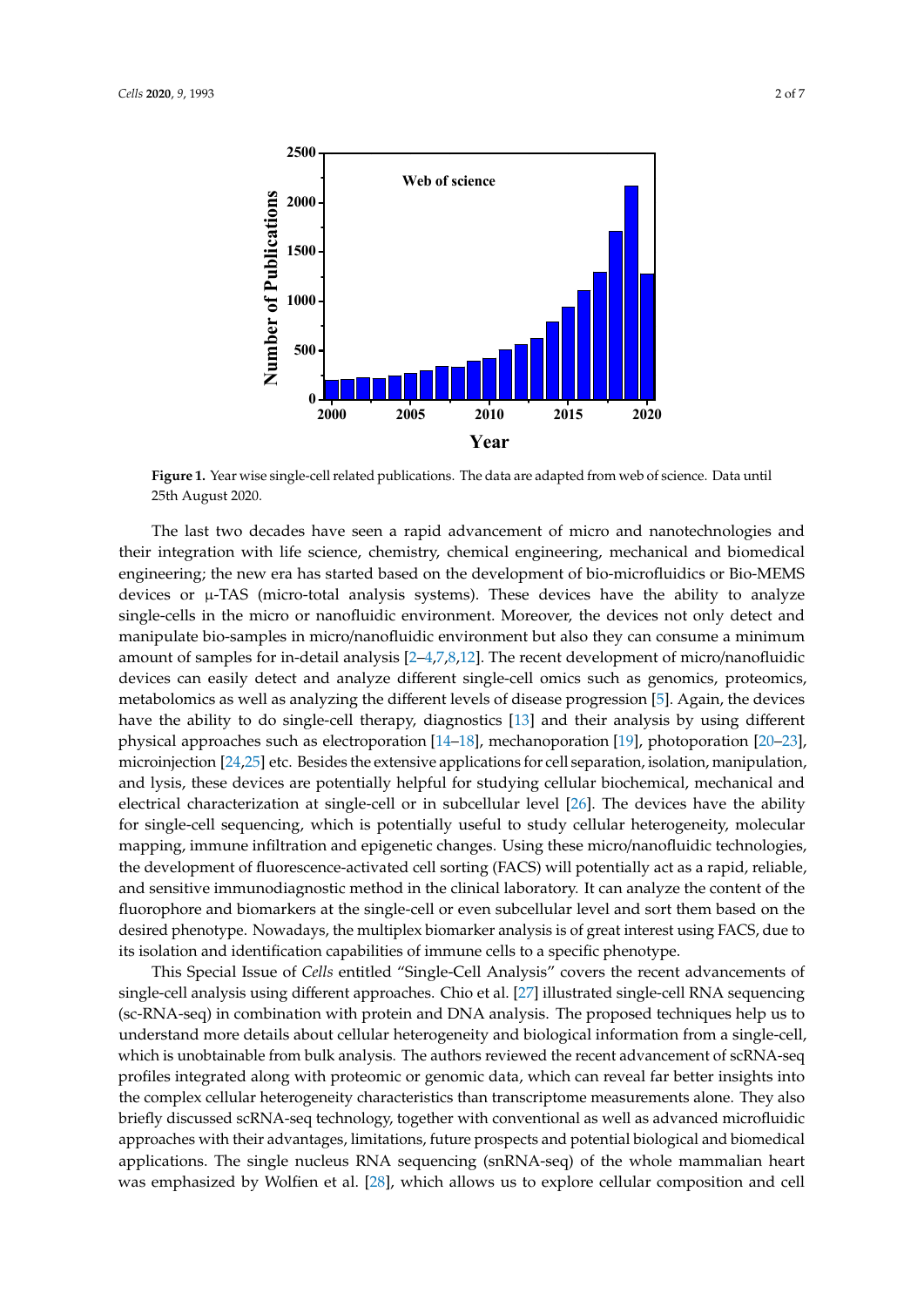features. The snRNA-seq quantification and clustering can convey precise cell types affirmation. Their study revealed 24 individual clusters with 25.3% fibroblasts, 28.8% endothelial, and 22.8% cardiomyocytes comprising the major cell populations. Again, they performed the RNA velocity analysis, which allows to emphasize the transcription kinetics and unlock the details of the dynamics as well as the identified cell clusters interconnectedness. They also identified the cardiomyocytes subgroups with distinct marker profiles. The quantification of mRNA study at single-cell level was illustrated by Jonasson et al. [29]. This quantification study can be widely applicable for cellular characterization, immune responses, and mapping of intra-tumoral heterogeneity etc. They developed an easy to use, fast and flexible process for total mRNA quantification within a single-cell, using global reverse transcription mimicked by quantitative PCR (polymer chain reaction). Moreover, the author performed human fibroblasts cells and three sarcoma cell line analyses, which disclosed the variations of cell type and total quantification of mRNA. The results showed that total mRNA levels among the cells have an eight-fold difference. The proposed method does not prescribe sequencing, although it can be effortlessly associated with global RNA sequencing and targeted qPCR and for additional cellular analysis.

The localized high-risk prostate cancer circulating tumour cells (CTC) genomic analysis was discussed by Rangel-Pozzo et al. [30]. The tumour heterogeneity is one of the major causes of failure in prostate cancer prediction and prognosis. The CTC analysis can provide individual patient-specific clinical assessment, due to unlocking the mystery of tumour-derived and germline-specific genetic information more precisely in comparison with a single diagnostic biopsy. In their study, the authors combined a filtration-based CTC isolation method with prostate cancer CTC immunophenotyping to identify the prostate cancer CTCs. They found that localized high-risk prostate cancer patient CTCs can provide a high number of telomere signals with lower signal intensities. Whole-exome sequencing of high-risk prostate cancer CTCs was carried out to gain information about cellular genetic diversity or heterogeneity. The authors concluded that single-cell genome sequencing (whole-exome sequencing and 3-D telomere profiling) approaches were useful for CTC heterogeneity characteristics in a treatment-naïve prostate cancer patient risk group and copy number alternation amplification, which visualized in a localized high-risk patient, could be playing a major role in the therapeutic resistance in prostate cancer. Hepatocyte cells are the primary parenchymal cells of the liver. These cells have a significant impact on liver homeostasis and disease process. Chang et al. [31] discuss the heterogeneity characteristics of mouse hepatocytes and their distinctive functions during cholestatic liver injury using single-cell transcriptome analysis. They reported single-cell RNA sequencing and mouse liver injury model induced by Bile duct ligation (BDL). For their study, the qPCR and Western blot were used for gene expression and immunofluorescence, to detect the gene expression of hepatocytes.The detection of distinctive hepatocyte cluster (BDL-6) expressed extracellular matrix gene, and it might be indicating hepatocytes undergo epithelial-mesenchymal transition. Moreover, hepatocytes of BDL-6 can perform angiogenesis during cholestatic injury as a function of tissue repair. Again, they reported BDL-2, BDL-3, BDL-4, and BDL-5 cholestatic hepatocytes clusters were engaged in the inflammatory process in different ways.

Liu et al. [32] proposed various methods of single-cell proteome analysis and their potential biomedical applications. The single-cell proteome analysis can help us to understand cellular heterogeneity characteristics, the molecular dynamics of the cell, as well as the clinical applications for tumour treatment and drug development. The authors initially discuss the conventional protein characterization and analysis techniques, together with enzyme-linked immunospot assay, fluorescence flow cytometry, mass cytometry, and capillary electrophoresis. Later they discuss single-cell protein analysis using advanced microfluidic approaches such as microfluidic fluorescent flow cytometry, microwell-based assay (micro engraving), droplet-based microfluidics, single-cell Western blotting, and microchamber-based assay (barcoding microchips). The advantage, limitations and future prospects of single-cell protein analysis are also elaborated. The extremely sensitive and multiplexed in-situ protein analysis was performed by using cleavable fluorescent streptavidin, and cleavable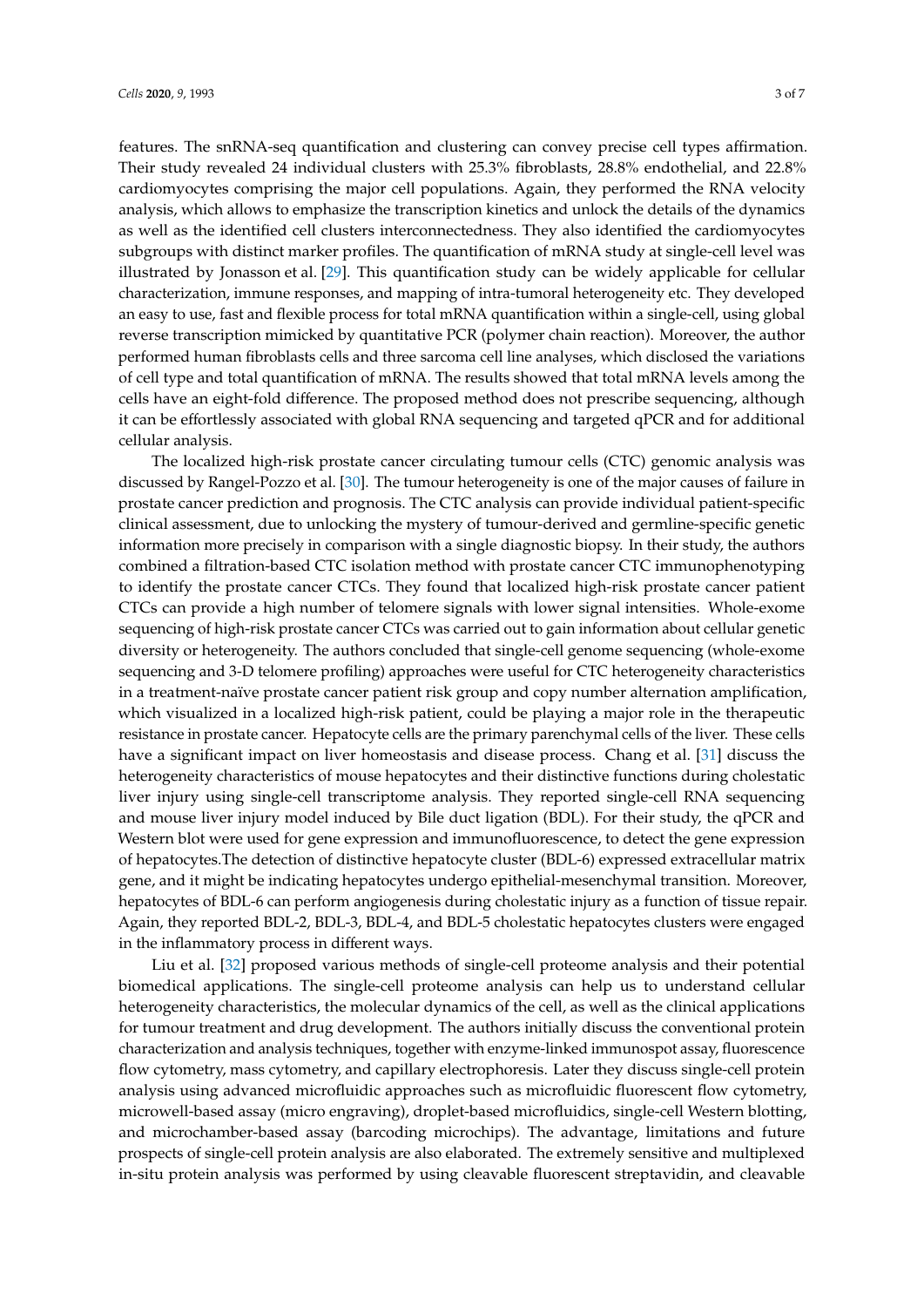biotin-conjugated antibodies were discussed by Liao et al. [33]. Moreover, the author successfully quantifies proteins in formalin-fixed paraffin-embedded tissues. The in-situ protein analysis facilitates the understanding of normal physiological behaviour and disease pathogenesis. In their study, first, they recognized protein targets by the cleavable biotin-labelled antibodies and then used cleavable fluorescent streptavidin to stain the protein targets. The layer-by-layer signal amplification was performed using cleavable biotin-conjugated orthogonal antibodies and cleavable fluorescent streptavidin. As a result, the protein detection sensitivity enhanced at least 10-fold in comparison with the current available in-situ proteomic methods. This approach is applicable for the study of in-situ DNA, RNA and metabolic analysis. Yeh et al. [34] demonstrated the generation of a monoclonal cell line from single-cell cloning using a disposable microfluidic device. The generation of monoclonal cell lines is an important mean to produce proteins for basic biological research and therapeutic drug development purposes. In their approach, they reduced the development time to validate the generation of monoclonality of the cloned cells. Most of the monoclonal cell line generation took the longest time (approximately one month) with complex techniques. Here, the author produced monoclonal colonies of actin-GFP plasmid-transfected A549 cells using a simple disposable microfluidic device within nine days. Later this cell line was transferred to wells within plates to allow further expansion by using a tissue puncher.

Single-cell genomics and proteomics in integration with three-dimensional (3D) cell culture technique can execute the new prospects for the unveiling of tumour heterogeneity. Alföld et al. [35] distinguished the individuality of two-dimensional (2D), three-dimensional (3D) and in-vivo models by using multi-parametric single-cell mass cytometry technique. The lung cancer markers were characterized by using single-cell mass cytometry and compared with different in-vitro cell culture techniques. Their research showed that by using an organic scaffold, A549 lung cancer cells could grow, or scaffold-free 3D culturing techniques could express in-vivo tumours of gene and protein far better than standard 2D cultures technique. Moreover, the authors showed the rate of heterogeneity in 2D and 3D cultures and in solid-tumour. Lin et al. [5] investigated how single-cell technology has been applied to inspect several infectious diseases. They studied how cellular heterogeneity is linked substantially with the progression of infectious disease using fluorescence-activated cell sorting and next-generation sequencing. The genomic and phenotypic biomarker characterization, as well as host-pathogen interaction at the single-cell level, can help us to understand the unknown infection mechanisms and potential diseases treatment. A piece of detailed single-cell information from primary cells can identify rare but important cell subtypes, which help us to understand the complex interplay between cells and the immune system. The advancement of single-cell analysis also can help us for the development of drugs, vaccines and potential biomarkers.

Gupta et al. [36] reviewed various single-neuron models, single-neuron behaviour, and their analysis. In comparison with the bulk analysis of millions of neurons together, the single-neuron analysis can emphasize the detail of pathophysiology, electrophysiology, anatomical differences, structural and functional features etc., at the single-neuron or even sub-neuron level. The single-neuron analysis can play an important role in studying the in-between communications of neurons and provide essential information of the brain activity. The author described the details of the single-neuron mapping and the electrophysiological recording. They have highlighted the recent advancement of single-neuron manipulation, isolation, and therapy using microfluidic devices following different physical approaches such as electroporation, microinjection, microelectrode array, optogenetic techniques, optical transfection, etc. Finally, the authors added the impact of artificial intelligence in single-neuron and concluded the limitations and future prospects of single-neuron analyses.

In conclusion, this Special Issue of *Cells* emphasizes in detail about single-cell analysis using micro/nanofluidic devices, capillary electrophoresis, fluorescence-activated cell sorting (FACS), single-cell Western blotting, single-cell mass cytometry, enzyme-linked immunospot assay study, quantitative polymerase chain Reaction (qPCR) technique and next-generation sequencing (NGS) etc. The single-cell RNA sequencing (scRNA-seq) technologies were briefly reviewed by using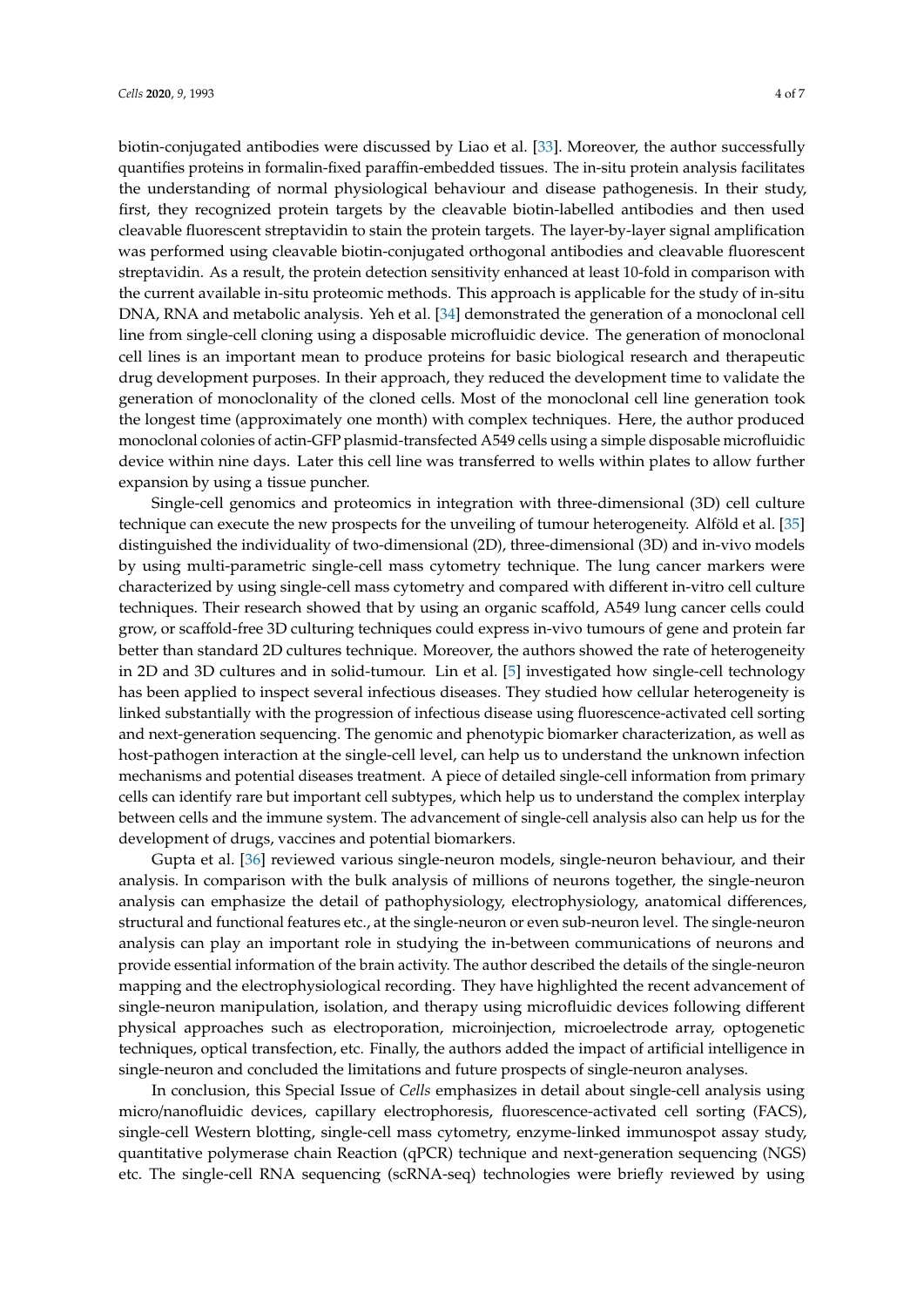microfluidic devices to understand cellular heterogeneity characteristics. The single nucleus RNA sequencing (snRNA-seq) was used to investigate the cellular composition and cell features of an entire adult mammalian heart. The mRNA levels in single-cell are quantified using global reverse transcription method followed by quantitative PCR. This quantification technique can help us to characterize cell molecules for different types and states of cells with the temporal variation of the microenvironment. The single-cell transcriptome and analysis were performed using Western blot, qPCR as well as immunofluorescence assay. The advancement of microfluidic technologies such as microfluidic fluorescent flow cytometry, microwell-based assay (micro engraving), droplet-based microfluidics, micro-chamber based assay (barcoding microchips), are used for protein analysis of single-cells. The cleavable biotin-conjugated antibodies, as well as cleavable fluorescent streptavidin (CFS), are employed for delicate in-situ protein analysis. The microfluidic single-cell cloning device is used to generate monoclonal cells for producing proteins with high reproducibility, and it can be applied for the production of therapeutic drugs. The single-cell mass cytometry was employed for lung cancer markers characterization and comparing the results with in-vitro 2D and 3D cell culture methods for drug screening applications. The importance of single-cell technologies has been well emphasized, in particular, for controlling and investigating infectious diseases. Finally, the behaviour of single-neuron and their analyses are discussed in detail by using single-neuron models, single-neuron mapping and electrophysiological recording, single-neuron isolation, manipulation and therapy. Further, the research area of artificial intelligence concerning single-neurons is highlighted.

**Author Contributions:** T.S.S. wrote this editorial and F.-G.T. corrected it. All authors have read and agreed to the published version of the manuscript.

**Funding:** This research was funded by the Department of Biotechnology (DBT)/Wellcome Trust India Alliance Fellowship under the grant number IA/E//16/1/503062.

**Acknowledgments:** The authors are greatly appreciatedto Pallavi Gupta (Bio-nano-µ-lab, Department of Engineering Design, IIT Madras) to prepare Figure 1 from the web of science.

**Conflicts of Interest:** The authors declare no conflict of interest.

## **References**

- 1. William, K.P.; David, E.S.; Gordan, H.O.; Craig Heller, H. (Eds.) *Life: The Science of Biology*, 7th ed.; Sinauer Associates and W.H. Freeman: Sunderland, MA, USA, 2003; ISBN 13 978-0716798569.
- 2. Fan-Gang Tseng, T.S.S. *Essential of Single-Cell Analysis*; Springer-Verlag GmbH: Berlin/Heidelberg, Germany, 2016; ISBN 978-3-662-49118-8.
- 3. Santra, T.S. (Ed.) *Microfluidics and Bio-MEMS: Devices and Applications*, 1st ed.; Jenny Stanford Publisher: Singapore, 2020; ISBN 9789814800853.
- 4. Tuhin, S.S.; Fan-Gang, T. (Eds.) *Handbook of Single Cell Technologies*, 1st ed.; Springer-Nature: Singapore, 2020; ISBN 978-981-10-8952-7.
- 5. Lin, W.N.; Tay, M.Z.; Lu, R.; Liu, Y.; Chen, C.-H.; Cheow, L.F. The Role of Single-Cell Technology in the Study and Control of Infectious Diseases. *Cells* **2020**, *9*, 1440. [CrossRef] [PubMed]
- 6. Shinde, P.; Mohan, L.; Kumar, A.; Dey, K.; Maddi, A.; Patananan, A.; Tseng, F.-G.; Chang, H.-Y.; Nagai, M.; Santra, T. Current Trends of Microfluidic Single-Cell Technologies. *Int. J. Mol. Sci.* **2018**, *19*, 3143. [CrossRef] [PubMed]
- 7. Fan-Gang, T.; Tuhin, S.S. (Eds.) *Micro*/*Nano Fluidic Devices for Single Cell Analysis*, 1st ed.; MDPI: Basel, Switzerland, 2015; ISBN 978-3-03842-090-3.
- 8. Fan-Gang, T.; Tuhin, S.S. (Eds.) *Single Cell Analysis in Biotechnology and System Biology*, 1st ed.; MDPI: Basel, Switzerland, 2016; ISBN 978-3-03842-194-8.
- 9. Li, L.; Guo, F.; Gao, Y.; Ren, Y.; Yuan, P.; Yan, L.; Li, R.; Lian, Y.; Li, J.; Hu, B.; et al. Single-cell multi-omics sequencing of human early embryos. *Nat. Cell Biol.* **2018**. [CrossRef]
- 10. Chappell, L.; Russell, A.J.C.; Voet, T. Single-Cell (Multi)omics Technologies. *Annu. Rev. Genom. Hum. Genet.* **2018**. [CrossRef] [PubMed]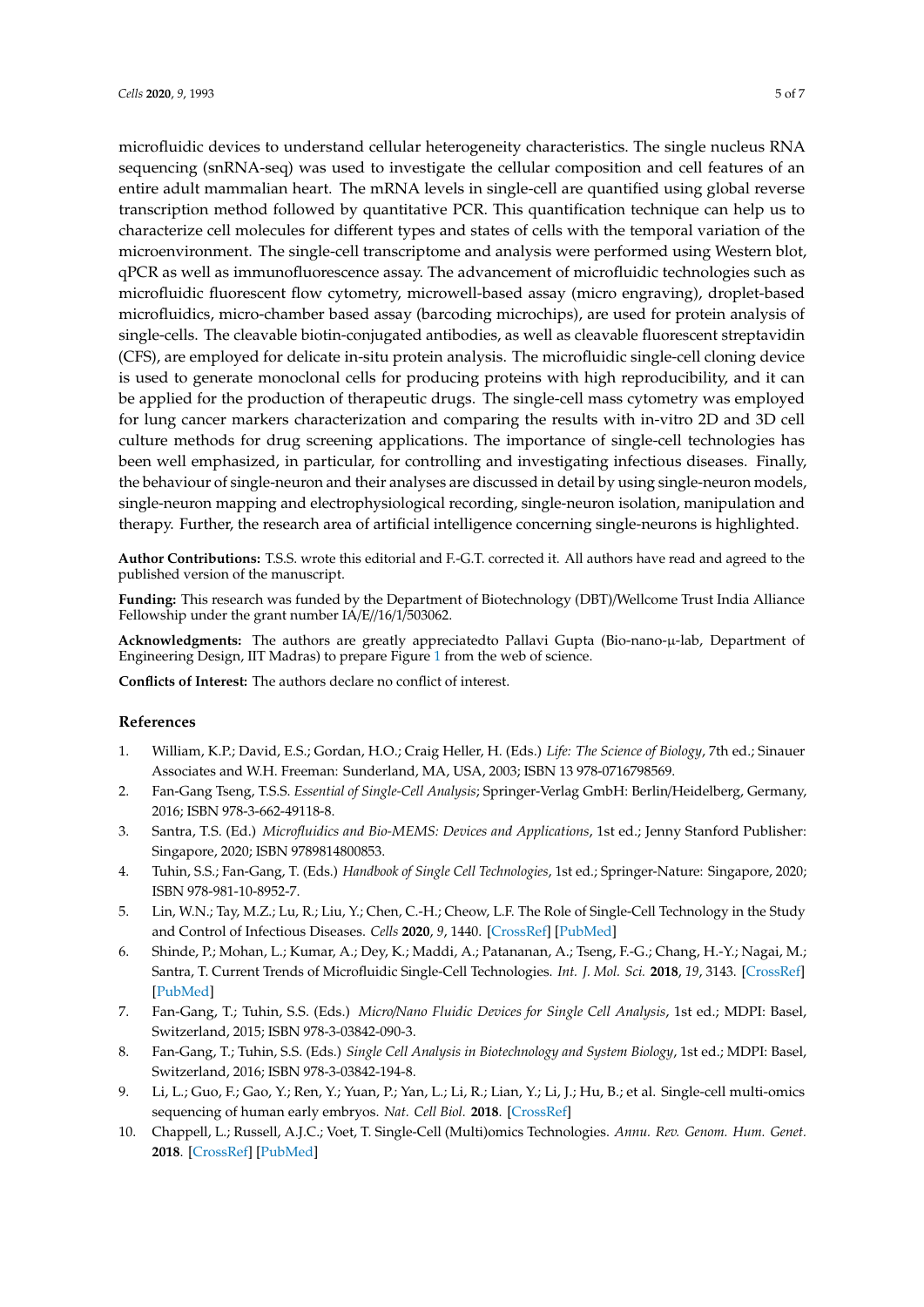- 11. Fritzsch, F.S.O.; Dusny, C.; Frick, O.; Schmid, A. Single-Cell Analysis in Biotechnology, Systems Biology, and Biocatalysis. *Annu. Rev. Chem. Biomol. Eng.* **2012**. [CrossRef] [PubMed]
- 12. Santra, T.; Tseng, F. Micro/Nanofluidic Devices for Single Cell Analysis. *Micromachines* **2014**, *5*, 154–157. [CrossRef]
- 13. Shinde, P.; Kumar, A.; Illath, K.; Dey, K.; Mohan, L.; Kar, S.; Barik, T.K.; Rad, J.S.; Nagai, M.; Santra, T.S. Physical Approaches for Drug Delivery-An Overview. In *Delivery of Drugs*; Elsevier: Amsterdam, The Netherlands, 2020; Volume 2, ISBN 978-0-12-817776-1.
- 14. Fan-Gang, T.; Tuhin, S.S. (Eds.) Electroporation for single cell analysis. In *Essentials of Single Cell Analysis*; Springer-Verlag GmbH: Berlin/Heidelberg, Germany, 2016; ISBN 978-3-662-49116-4.
- 15. Santra, T.S.; Chen, C.W.; Chang, H.Y.; Tseng, F.G. Dielectric passivation layer as a substratum on localized single-cell electroporation. *RSC Adv.* **2016**. [CrossRef]
- 16. Santra, T.S.; Wang, P.C.; Chang, H.Y.; Tseng, F.G. Tuning nano electric field to affect restrictive membrane area on localized single cell nano-electroporation. *Appl. Phys. Lett.* **2013**. [CrossRef]
- 17. Kar, S.; Loganathan, M.; Dey, K.; Shinde, P.; Chang, H.-Y.; Nagai, M.; Santra, T.S. Single-cell electroporation: Current trends, applications and future prospects. *J. Micromech. Microeng.* **2018**, *28*, 123002. [CrossRef]
- 18. Santra, T.S.; Kar, S.; Borana, J.; Wang, P.-C.; Tseng, F.-G. Nanolocalized Single-Cell-Membrane Nanoelectroporation: For higher efficiency with high cell viability. *IEEE Nanotechnol. Mag.* **2014**, *8*, 30–34. [CrossRef]
- 19. Kumar, A.; Mohan, L.; Shinde, P.; Chang, H.-Y.; Nagai, M.; Santra, T.S. Mechanoporation: Towards Single Cell Approaches. In *Handbook of Single Cell Technologies*; Tuhin, S.S., Fan-Gang, T., Eds.; Springer-Nature: Singapore, 2020; p. 1200, ISBN 978-981-10-8954-1.
- 20. Kar, S.; Shinde, P.; Nagai, M.T.S.S. Optical Manipulation of Cells. In *Microfluidics and Bio-MEMS: Devices and Applications*; Santra, T.S., Ed.; Jenny Stanford Publisher: Singapore, 2020; p. 550. ISBN 978-1-003-01493-5.
- 21. Santra, T.S.; Kar, S.; Chen, T.-C.; Chen, C.-W.; Borana, J.; Lee, M.-C.; Tseng, F.-G. Near-infrared nanosecond-pulsed laser-activated highly efficient intracellular delivery mediated by nano-corrugated mushroom-shaped gold-coated polystyrene nanoparticles. *Nanoscale* **2020**, *12*, 12057–12067. [CrossRef] [PubMed]
- 22. Tuhin, S.S.; Wu, T.-H.; Chiou, P.-Y. Photothermal Microfluidics. In *Optical MEMS for Chemical Analysis and Biomedicine*; Institution of Engineering and Technology: London, UK, 2016; ISBN 9781849198974.
- 23. Shinde, P.; Kar, S.; Mohan, L.; Chang, H.-Y.; Tseng, F.-G.; Nagai, M.; Santra, T.S. Infrared Pulse Laser Activated Highly Efficient Intracellular Delivery Using Titanium Micro-Dish Device. *ACS Biomater. Sci. Eng.* **2020**, 00785. [CrossRef]
- 24. Harshan, H.; Gupta, P.; Kiran, K.; Wankhar, S.; Tuhin, S.S. Microneedles: Current Trends and Applications. In *Microfluidics and Bio-MEMS: Devices and Applications*; Santra, T.S., Ed.; Jenny Stanford Publisher: Singapore, 2020; ISBN 978-1-003-01493-5.
- 25. Munish, M.S.; Santra, T.S. Microinjection for single cell analysis. In *Series in BioEngineering*; Tseng, F.-G., Santra, T.S., Eds.; Springer: Berlin/Heidelberg, Germany, 2016; ISBN 978-3-662-49116-4.
- 26. Kumar, A.; Shinde, P.; Mohan, L.; Mhapatra, P.S.T.S.S. Microfluidic Technologies for Cell Manipulation, Therapeutics and Analysis. In *Microfluidics and Bio-MEMS:Devices and Applications*; Santra, T.S., Ed.; Jenny Stanford Publisher: Singapore, 2020; p. 550, ISBN 978-1-003-01493-5.
- 27. Choi, J.R.; Yong, K.W.; Choi, J.Y.; Cowie, A.C. Single-Cell RNA Sequencing and Its Combination with Protein and DNA Analyses. *Cells* **2020**, *9*, 1130. [CrossRef] [PubMed]
- 28. Wolfien, M.; Galow, A.-M.; Müller, P.; Bartsch, M.; Brunner, R.M.; Goldammer, T.; Wolkenhauer, O.; Hoeflich, A.; David, R. Single-Nucleus Sequencing of an Entire Mammalian Heart: Cell Type Composition and Velocity. *Cells* **2020**, *9*, 318. [CrossRef] [PubMed]
- 29. Jonasson, E.; Andersson, L.; Dolatabadi, S.; Ghannoum, S.; Åman, P.; Ståhlberg, A. Total mRNA Quantification in Single Cells: Sarcoma Cell Heterogeneity. *Cells* **2020**, *9*, 759. [CrossRef] [PubMed]
- 30. Rangel-Pozzo, A.; Liu, S.; Wajnberg, G.; Wang, X.; Ouellette, R.J.; Hicks, G.G.; Drachenberg, D.; Mai, S. Genomic Analysis of Localized High-Risk Prostate Cancer Circulating Tumor Cells at the Single-Cell Level. *Cells* **2020**, *9*, 1863. [CrossRef]
- 31. Chang, N.; Tian, L.; Ji, X.; Zhou, X.; Hou, L.; Zhao, X.; Yang, L.; Li, L. Single-Cell Transcriptomes Reveal Characteristic Features of Mouse Hepatocytes with Liver Cholestatic Injury. *Cells* **2019**, *8*, 1069. [CrossRef]
- 32. Liu, L.; Chen, D.; Wang, J.; Chen, J. Advances of Single-Cell Protein Analysis. *Cells* **2020**, *9*, 1271. [CrossRef]